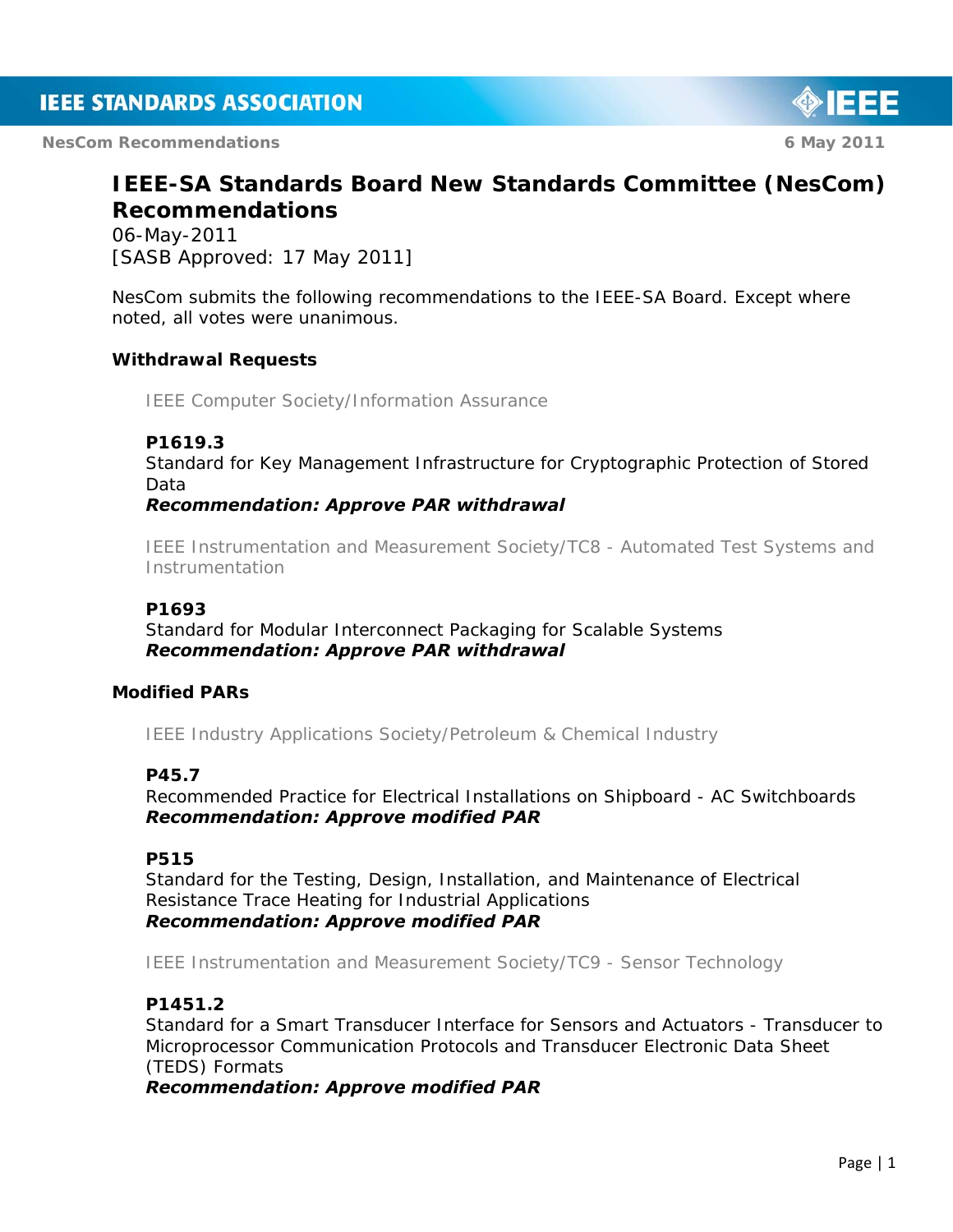*IEEE Power and Energy Society/Energy Development & Power Generation* 

#### **P810**

Standard for Hydraulic Turbine and Generator Shaft Couplings and Shaft Runout **Tolerances** 

*Recommendation: Approve modified PAR* 

# **P1020**

Guide for Control of Small (100 kVA to 5 MVA) Hydroelectric Power Plants *Recommendation: Approve modified PAR* 

*IEEE Power and Energy Society/Transmission and Distribution* 

#### **P1409**

Guide for the Application of Power Electronics for Power Quality Improvement on Distribution Systems Rated 1 kV Through 38 kV *Recommendation: Approve modified PAR* 

#### **P1453**

Recommended Practice -- Adoption of IEC 61000-4-15:2010, Electromagnetic compatibility (EMC)---Testing and measurement techniques---Flickermeter--- Functional and design specifications

#### *Recommendation: Approve modified PAR*

*IEEE Power and Energy Society/Transformers* 

# **PC57.149**

Guide for the Application and Interpretation of Frequency Response Analysis for Oil Immersed Transformers

*Recommendation: Approve modified PAR Peter Balma recused himself from the vote as Technical Editor of the project.* 

*IEEE Vehicular Technology Society/Rail Transportation Standards Committee* 

#### **P1653.6**

Recommended Practice for Grounding Direct Current Equipment Enclosures in Traction Power Substations

*Recommendation: Defer PAR to June agenda due to lack of response to comments.* 

# **Extension Requests**

*IEEE Power and Energy Society/Energy Development & Power Generation* 

#### **P810**

Standard for Hydraulic Turbine and Generator Integrally Forged Shaft Couplings and Shaft Runout Tolerances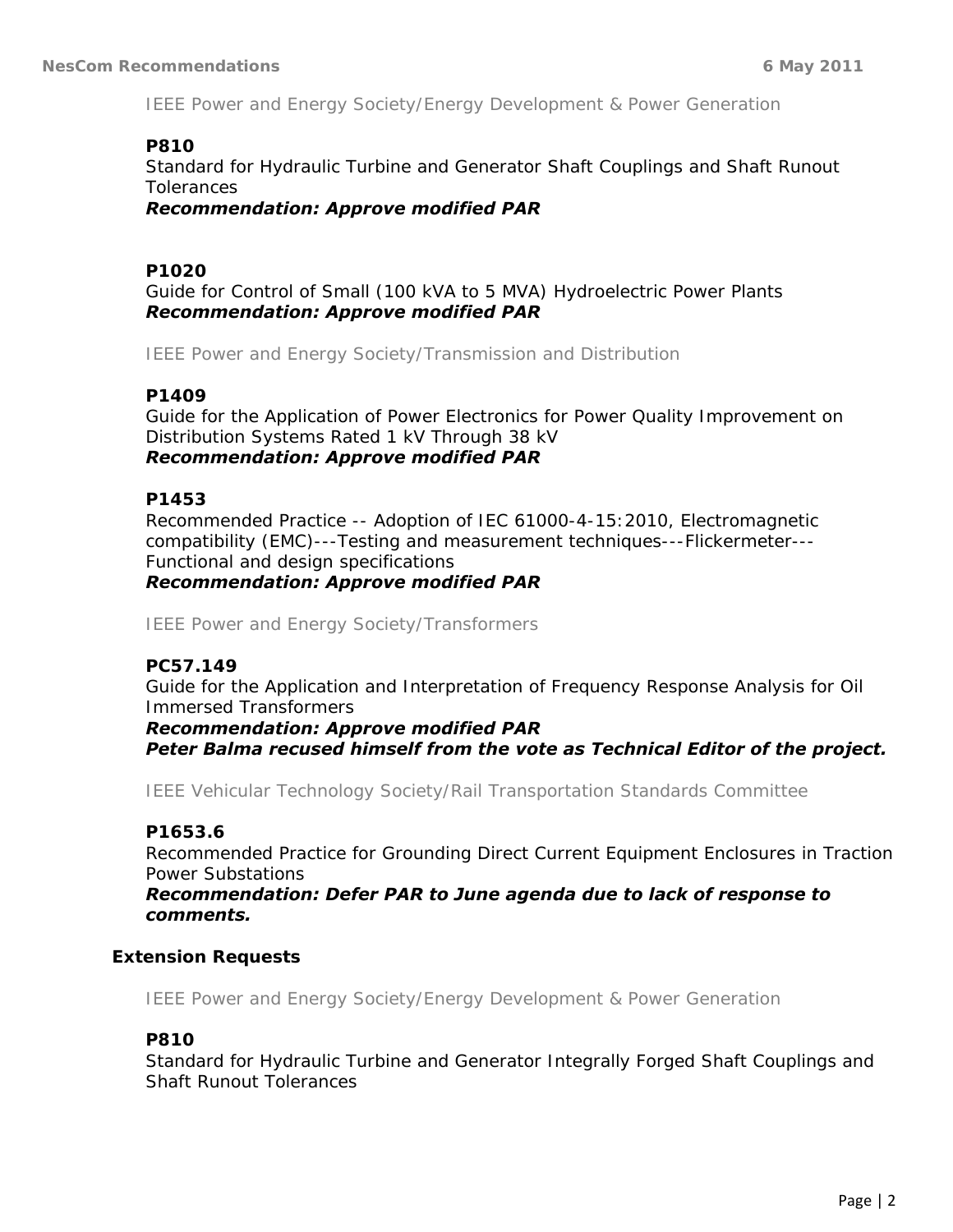#### *Recommendation: Approve request for an extension until December 2013*

#### **New PARs**

*IEEE Computer Society/LAN/MAN Standards Committee* 

#### **P802.1Qbp**

Standard for Local and Metropolitan Area Networks -Virtual Bridged Local Area Networks Amendment: Equal Cost Multiple Paths (ECMP) *Recommendation: Approve new PAR until December 2015* 

#### **P802.16M**

Standard for WirelessMAN-Advanced Air Interface for Broadband Wireless Access Systems

*Recommendation: Approve new PAR until December 2015*

*SASB voted to disapprove P802.16M due to concern regarding the project designation. [Approve: 12, Disapprove: 8, No Response: 5]* 

*IEEE Computer Society/Learning Technology* 

#### **P1484.12.3-2005/Cor 1**

Standard for Extensible Markup Language (XML) Schema Definition Language Binding for Learning Object Metadata - Corrigendum 1: Corrigendum to reflect the Learning Object Metadata corrigendum (P1484.12.1-2002-Cor\_1)

*Recommendation: Approve new PAR until December 2015* 

*IEEE Computer Society/Portable Applications* 

#### **P1003.1-2008/Cor 1**

Standard for Information Technology - Portable Operating System Interface (POSIX(R)) - Corrigendum 1 *Recommendation: Approve new PAR until December 2015* 

*IEEE Computer Society/Software & Systems Engineering Standards Committee* 

#### **P20000-1**

Standard - Adoption of International Standard ISO/IEC 20000-1 Information technology - Service management -Part 1: Service management system requirements *Recommendation: Approve new PAR until December 2015* 

#### **P25010**

Standard- Adoption of ISO/IEC 25010-2010 Systems and Software Engineering-- Systems and Software Quality Requirements and Evaluation (SQuaRE)--System and Software Quality Models

*Recommendation: Approve new PAR until December 2015*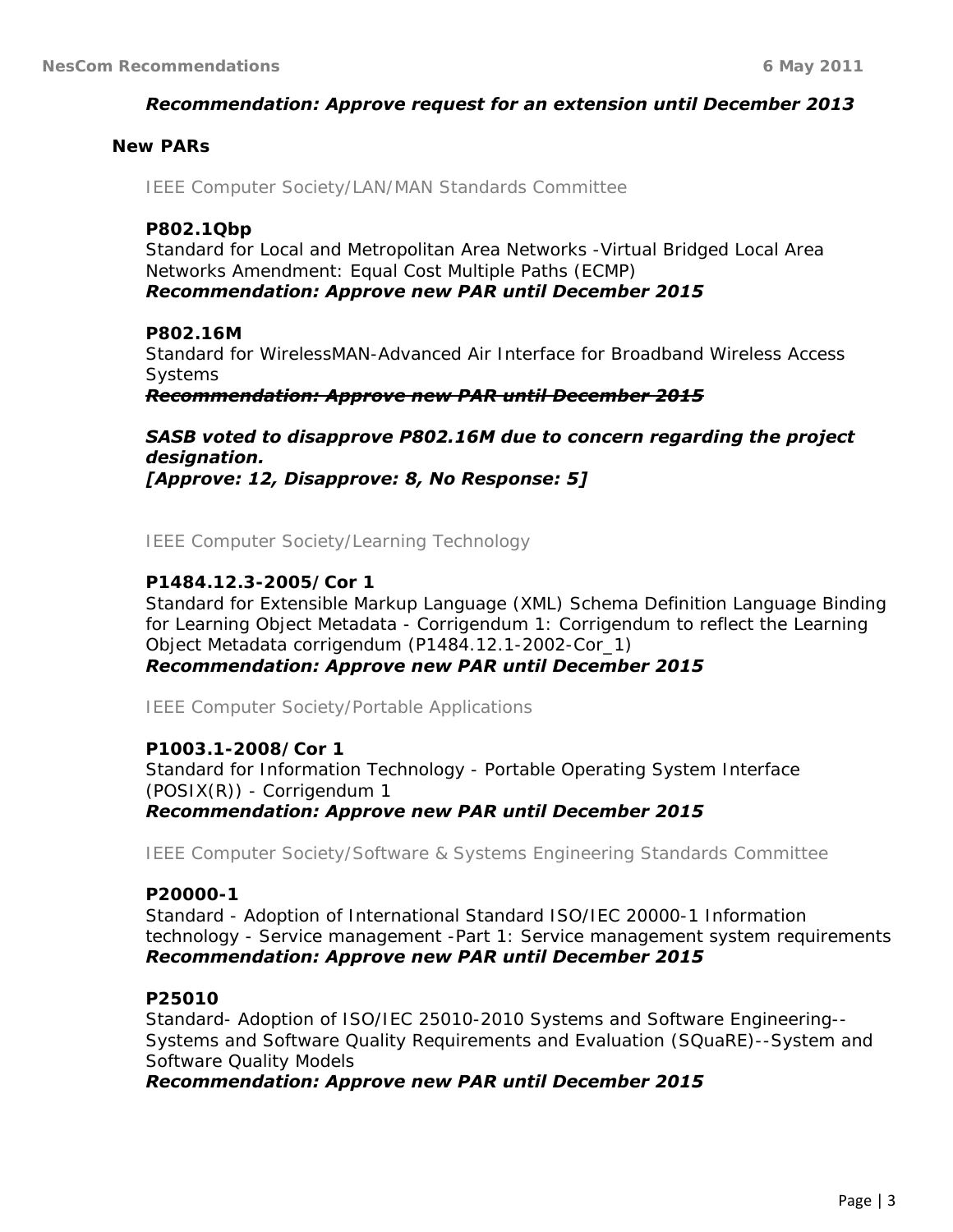*IEEE Computer Society/Simulation Interoperability Stds Organization/Stds Activities Committee* 

# **P1730.1**

Recommended Practice for Distributed Simulation Engineering and Execution Process (DSEEP) Multi-Architecture Overlay (DMAO) *Recommendation: Approve new PAR until December 2015* 

*IEEE Communications Society/Standards Committee* 

#### **P1900.6a**

Standard for Spectrum Sensing Interfaces and Data Structures for Dynamic Spectrum Access and Other Advanced Radio Communication Systems Amendment: Procedures, Protocols and Data Archive Enhanced Interfaces

*Recommendation: Approve new PAR until December 2015* 

*IEEE Power and Energy Society/Power System Communications* 

#### **P1138-2009/Cor 1**

Standard for Testing and Performance for Optical Ground Wire (OPGW) for Use on Electric Utility Power Lines - Corrigendum 1: Stress Strain Temperature Correction *Recommendation: Approve new PAR until December 2015* 

*IEEE Vehicular Technology Society/Intelligent Transportation Systems* 

#### **P1609.3-2010/Cor 1**

Standard for Wireless Access in Vehicular Environments (WAVE) - Networking Services - Corrigendum 1: Corrections to Annex G Packet format examples *Recommendation: Approve new PAR until December 2015* 

#### **PARs for the Revision of Standards**

*IEEE Computer Society/LAN/MAN Standards Committee* 

#### **P802.16**

Standard for Air Interface for Broadband Wireless Access Systems *Recommendation: Approve PAR for the revision of a standard until December 2015* 

*IEEE Power and Energy Society/Energy Development & Power Generation* 

#### **P421.3**

Standard for High-Potential Test Requirements for Excitation Systems for Synchronous Machines

*Recommendation: Conditionally approve PAR for the revision of a standard until December 2015 contingent upon removing the word "principle" from the purpose Clause [Condition has been met]*